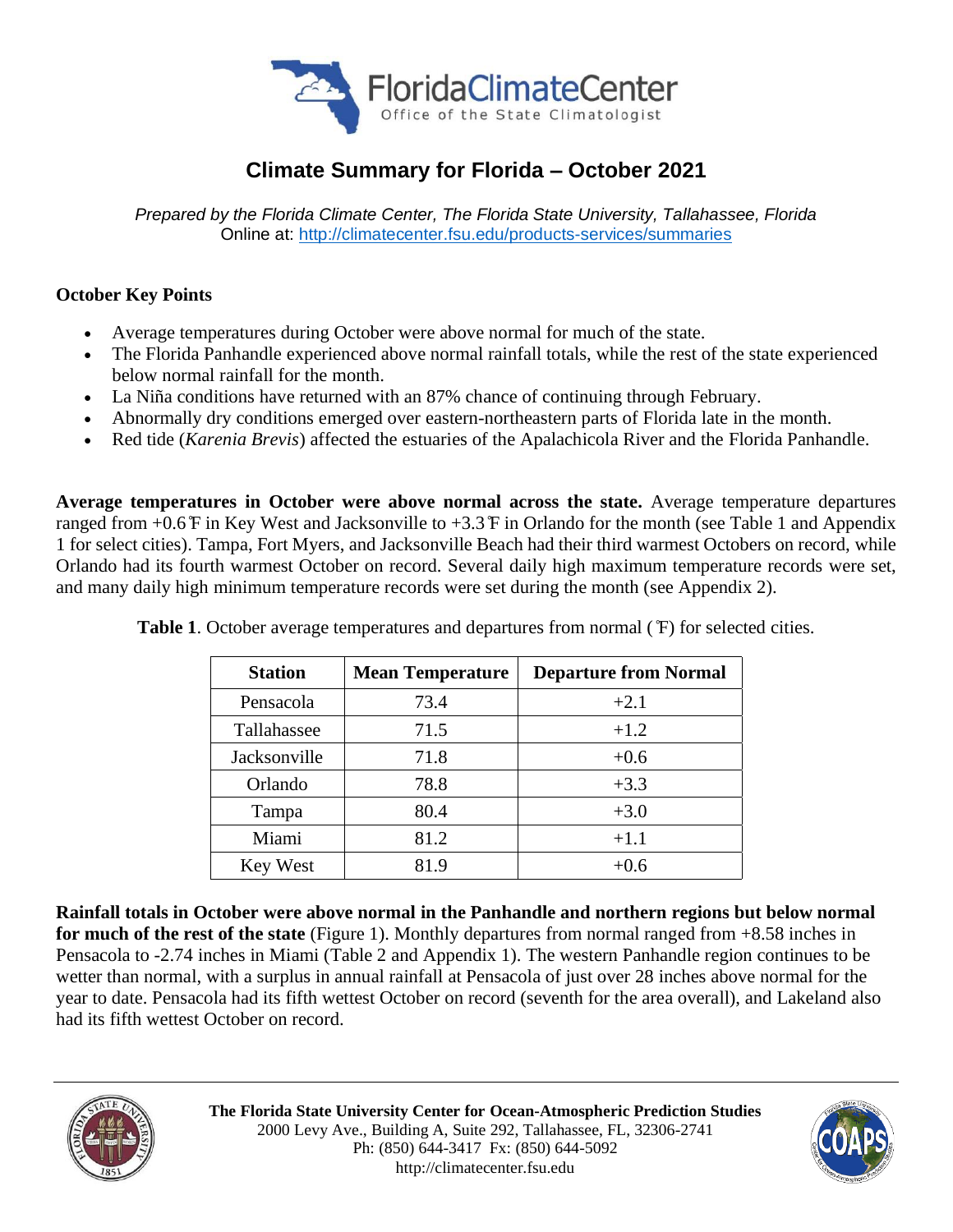| <b>Station</b> | <b>Total Rainfall</b> | <b>Departure from Normal</b> |
|----------------|-----------------------|------------------------------|
| Pensacola      | 13.28                 | $+8.58$                      |
| Tallahassee    | 5.29                  | $+2.05$                      |
| Jacksonville   | 4.15                  | $+0.12$                      |
| Orlando        | 3.21                  | $-0.25$                      |
| Tampa          | 1.35                  | $-0.99$                      |
| Miami          | 4.91                  | $-2.74$                      |
| Key West       | 3.27                  | $-2.40$                      |

**Table 2**. October precipitation totals and departures from normal (inches) for selected cities.

**Figure 1.** A graphical depiction of the monthly rainfall departure from normal (in inches) for October (courtesy of NOAA).



### **La Niña Advisory.**

La Niña conditions, the cool phase of the ENSO climate pattern, returned to the tropical Pacific Ocean in October. Below-average subsurface temperatures (averaged from 180-100°W) strengthened significantly over the past month, as negative anomalies were observed at depth across most of the central and eastern Pacific Ocean. There is an 87% chance of La Niña conditions continuing in the Northern Hemisphere winter from December 2021 – February 2022. At its peak, a moderate-strength La Niña is favored. ENSO-neutral conditions are predicted to return during March-May 2022.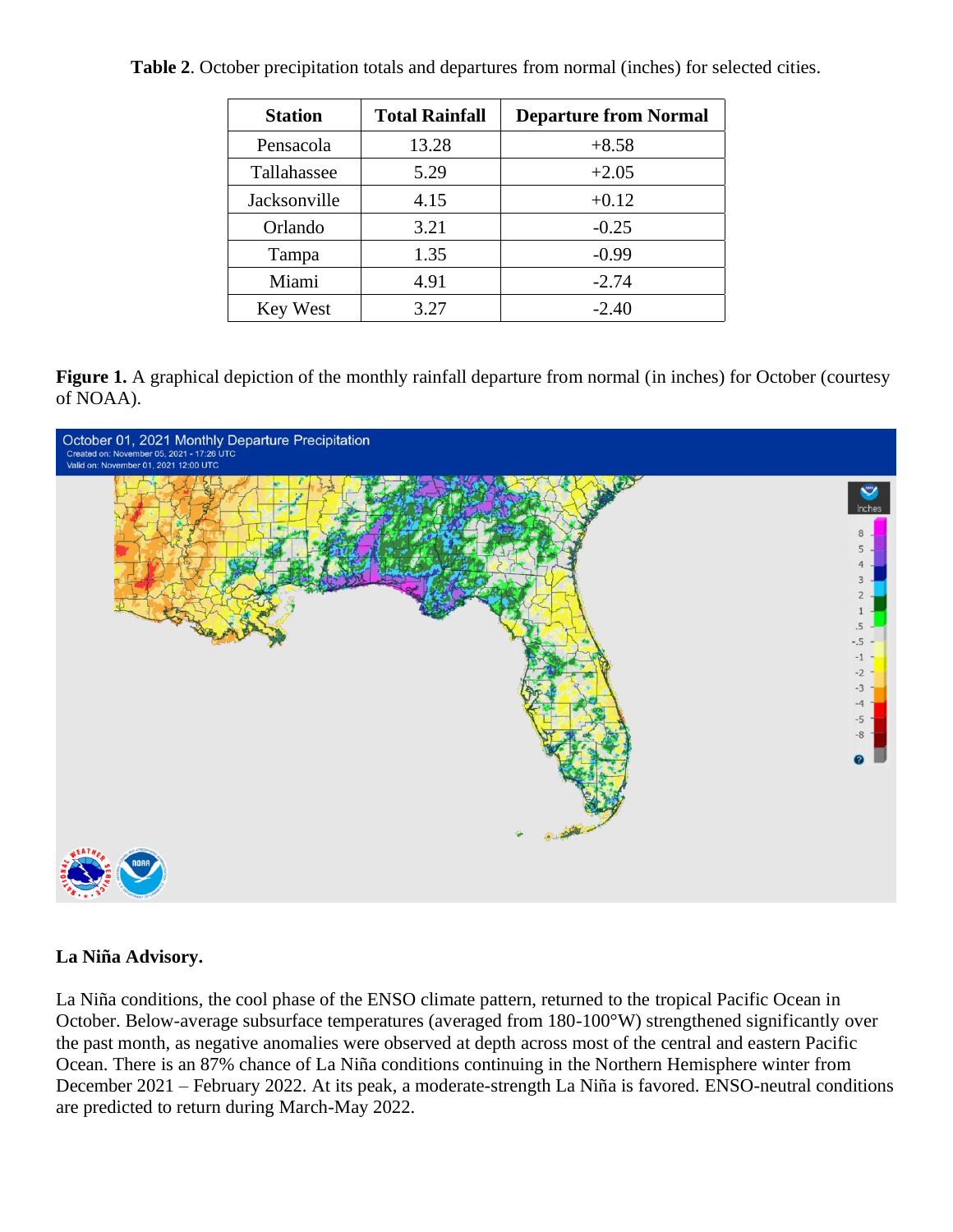## **Hazardous Weather Events in October.**

According to the Local Storm Reports issued by the local National Weather Service offices serving Florida, there were 201 individual local reports of hazardous weather events recorded across the state during the month of October (see Table 4 for a breakdown by event type). Early in the month, on October  $7<sup>th</sup>$ , coastal areas of Bay County received daily rainfall amounts of between 3.55 and 8.67 inches of rainfall with reports of heavy rain and flash flooding. Despite reports of flooding, strong wind gusts, and two tornadoes throughout the month, no injuries or fatalities were reported.

**Table 4.** Breakdown of storm reports submitted in Florida during the month of October (compiled from Iowa State University/Iowa Environmental Mesonet).

| <b>Report Type</b>              | <b>Number of Reports</b> |
|---------------------------------|--------------------------|
| Flood                           |                          |
| <b>Flash Flood</b>              | 37                       |
| Hail                            |                          |
| Heavy Rain                      | 18                       |
| Marine Thunderstorm Wind        | 44                       |
| Non-Thunderstorm Wind Gust      | 36                       |
| Non-Thunderstorm Wind Damage    |                          |
| Tornado/Waterspout/Funnel Cloud | 2/14/4                   |
| <b>Thunderstorm Wind Damage</b> | 6                        |
| Thunderstorm Wind Gust          | 29                       |
| Lightning                       |                          |
| <b>Rip Currents</b>             |                          |
| <b>High Sustained Winds</b>     | ႒                        |

# **Drought-Related Impacts.**

Much of the month of October remained drought free across the state; however, abnormally dry conditions emerged toward the end of the month across eastern and northern parts of the state. As of October 26, 15.5% of the state was experiencing abnormally dry conditions (D0), according to the U.S. Drought Monitor.

As of October 31, the Lake Okeechobee water level was at 15.87 ft. above sea level (Feet-NGVD29**)**, which is above the average for this time of the year. The water level remained above average throughout the month. At the first of the month, the water level was 15.57 ft. above sea level.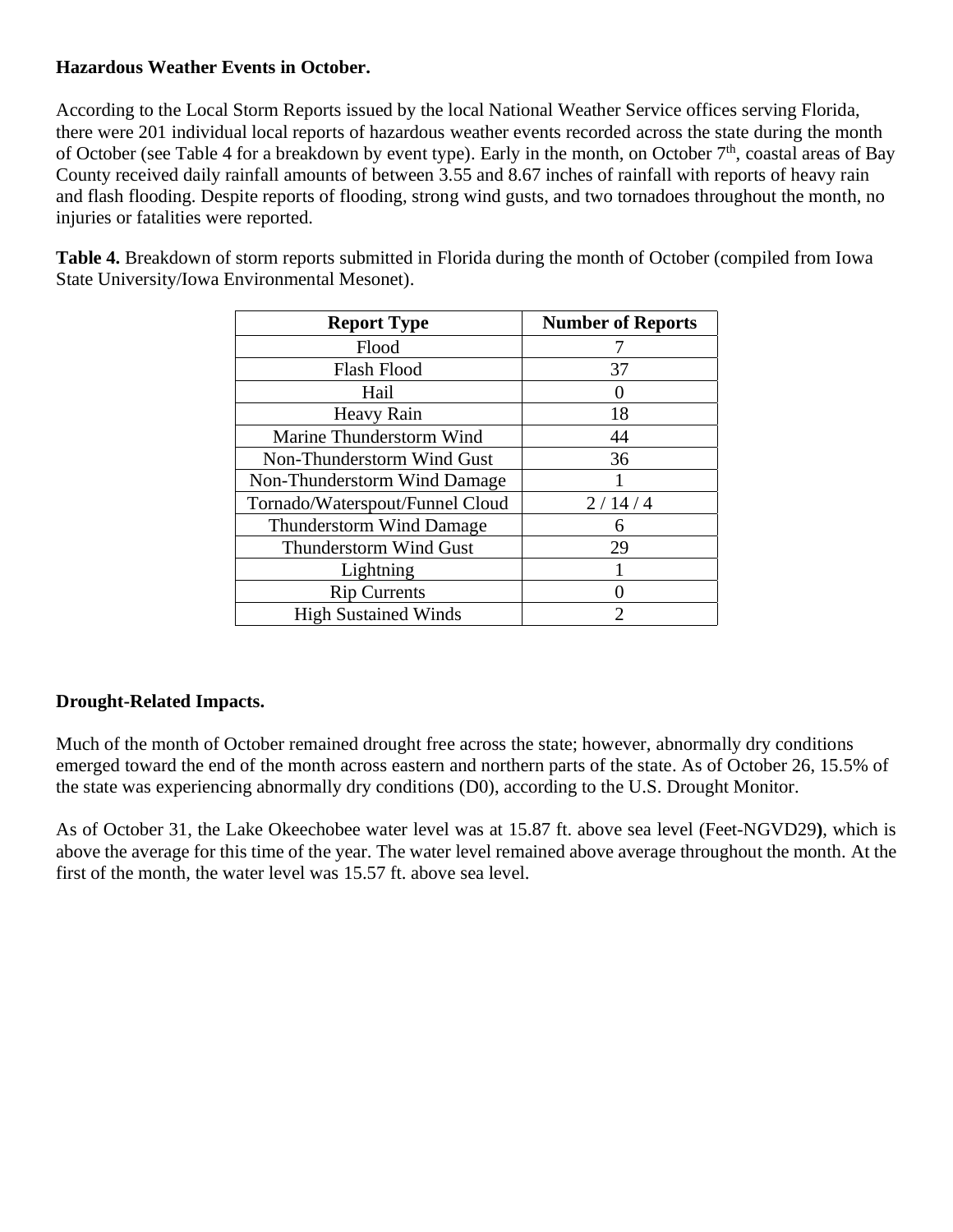

#### **Agriculture-Related Impacts.**

During mid-October, topsoil moisture levels were adequate for 65% of the state, short in 11%, and very shot in 1% of the state; 23% of the state was in surplus. By the end of October, topsoil moisture levels were adequate in 65% of the state, short in 18%, and very short in 1%; 16% of the state was in surplus. Much of the state had either fair (27%), good (47%) or excellent (23%) pasture and range conditions by the end of the month. For more information, consult the weekly Crop [Progress and Condition reports](https://usda.library.cornell.edu/concern/publications/8336h188j?locale=en) published by the USDA's National Agricultural Statistics Service.

| <b>Appendix 1.</b> Additional October departures from normal data for select Florida locations (source: NWS). |  |  |  |
|---------------------------------------------------------------------------------------------------------------|--|--|--|
|                                                                                                               |  |  |  |

| <b>Station</b>  | Average<br>Temperature (°F) | <b>Departure from</b><br>Normal (°F) | <b>Total Rainfall (in.)</b> | <b>Departure from</b><br>Normal (in.) |
|-----------------|-----------------------------|--------------------------------------|-----------------------------|---------------------------------------|
| Gainesville     | 72.6                        | $+1.2$                               | 1.84                        | $-0.84$                               |
| Sarasota        | 79.0                        | $+1.7$                               | 1.03                        | $-1.73$                               |
| Melbourne       | 77.6                        | $+0.1$                               | 2.72                        | $-2.14$                               |
| Fort Myers      | 81.2                        | $+3.2$                               | 3.19                        | $+0.11$                               |
| West Palm Beach | 80.3                        | $+1.6$                               | 9.02                        | $+3.12$                               |